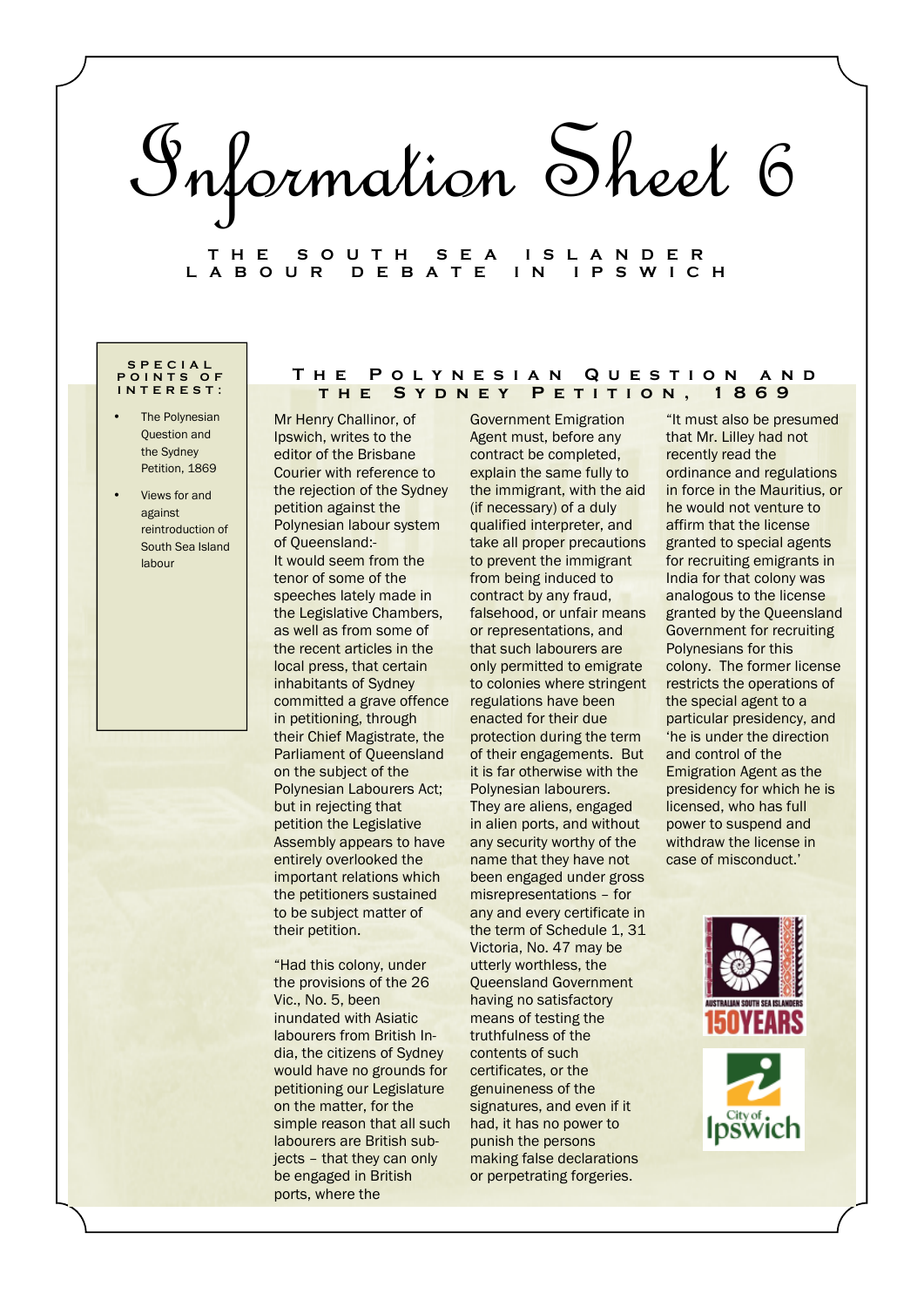# **T h e P o l y n e s i a n Q u e s t i o n a n d t h e**  S Y D N E Y P E T I T I O N , 1 8 6 9 - C O N T I N U E D

The Queensland license is a 'roving commission,' which no one out of Queensland has power to cancel however much the license may set at nought all the provisions of the Act which authorises the granting of the said license.

"Again, it will scarcely be denied that the kidnapping of Polynesians has already occurred, and that it may occur again; neither will it be denied that such kidnapping has been followed by retaliation, or that the massacre of innocent white men has been the result of kidnapping effected by other white men. This circumstance renders the recruiting of Polynesians by Queensland agents an exceedingly broad question, for it affects not only the interests of all the Australian colonies, but those of all white nations whose subjects may trade with the Pacific Islands. For, in avenging an injury, the incensed islanders are guided more by the colour of the skin than by the description of the flag suspended from the mizzen of the white man's ship. And, indeed, this indiscriminate revenge was one of the considerations which induced the British and French Governments to use their influence with the Peruvian Government to put a stop to the recruiting of Polynesians under its flag. "A late Colonial Secretary is reported to have said that if certain Sydney clergymen 'had taken the precaution to communicate with the Government of the colony on the subject, they might have saved themselves a great deal of trouble.' But if the Mayor of Sydney, in his official capacity, had no right to ask the Legislature of this colony to inquire into the working of the Act in question, it follows by parity of reasoning that Sydney clergymen had no right to communicate with the Government on the same

# subject.

"Again, if the citizens of one colony may not appeal to the Legislature of a sister colony on a subject which they believe affects the interests of our common humanity, neither can the senior naval officer on that station have any right to do so either. Yet we find that Captain Luce had no hesitation in requesting Sir George Bowen' to cause him to be supplied with certain information on the subject of the admission into Queensland of Island natives,' in consequence of certain unfavourable statements he had received respecting it.

"Further, if sister colonies may not approach each other on the subject of alien coloured labour, then neither ought independent States to do so. Yet, when the British Government were convinced that the scheme for importing such coloured labour into French colonies was likely to degenerate into slavery, our gracious Queen on that occasion did not scruple to cause the subject to be brought under the notice of the Emperor of the French; and we do not read that bristling up in the consciousness of his own self-importance and detestation of slavery, he indignantly replied, 'That if this scheme had failed to carry out the views of his Legislature, it was certainly not his intention to plant slavery in the colonies. Had it attempted to bring about a system of slavery, then her Majesty might have been allowed to lecture it, but as it had not, he was not going to submit to such an insolent attempt to fix upon France a stigma it was not guilty of', and 'that when the matter was brought under his notice by his own people, he would be found in a position to discharge his duties without requiring any assistance or advice from her Britannic Majesty's counsellors.' On the contrary, we learn that he

did what was much better and wiser, and far more dignified, he inquired into the truth of the allegations, and what was till more to his credit, when he ascertained that the allegations were well founded, he caused the system complained of to be abandoned.

"The kind offices of the British Government have often been brought to bear in behalf of oppressed races - the subjects of Sovereign States – for instance, Jews and Christians in the Turkish Empire. Yet, if it had adopted the principles lately enunciated by many of the leading members of the Queensland Legislature, her Majesty's ambassadors in various parts of the world would have held their peace, or have run the risk of being snubbed for their impertinent interference, or for 'lecturing the Sovereigns to whom they had been accredited on matters concerning which they did not know what they were talking about.'

"I do not think that anything was gained by the rejection of the Sydney petition; for if the petitioners believe in their own statements, they will assuredly memorialise the Home Government on the subject, and in doing so the treatment they have received at the hands of the Queensland Parliament will tend materially to strengthen the cause they have undertaken to plead. Neither can I conceive of the Home Government, after the steps it has previously taken to suppress it in the case of Peru, permitting the recruiting of Polynesians for one of her own colonies to continue, except under such restrictions that the working of the Act will become so cumbrous and expensive that the principal reason for initiating the system will be defeated – viz., obtaining a supply of cheap labour.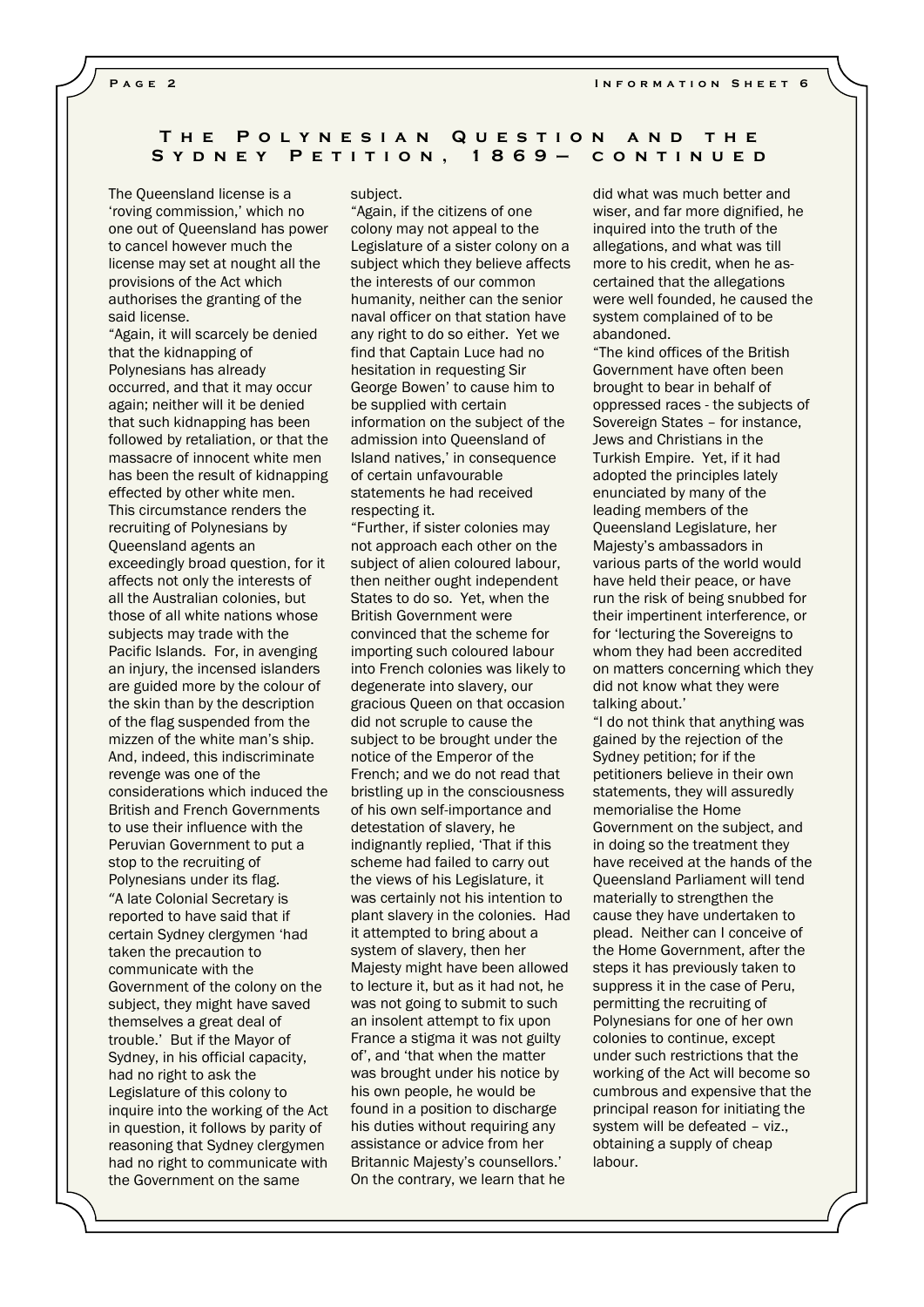# **T h e P o l y n e s i a n Q u e s t i o n a n d t h e**  SYDNEY PETITION, 1869- CONTINUED

I would observe, in conclusion, that I believe that Polynesians make excellent servants, and that many Queensland employers of such labour treat them as they ought to be treated; but this is just one of those things concerning which you cannot put a part for the whole. If you may not impute to the innocent the misdeeds of the guilty, neither condone the guilt for the good deeds of the innocent. There can be no question that in the Southern States of America there were many benevolent slaveholders, but this beneficent treatment of their slaves did not justify the institution of slavery, or prevent its deteriorating influence both on the slaves and their owners generally. So the

irreproachable character and conduct of many of the present employers of Polynesians in Queensland will not prevent the tendency, which the general employment of such labourers invariably has, to exalt the white man in his own estimation, and to depreciate in an equal degree the status of his coloured dependents, and to use them, whether free or enslaved, for the mere acquisition of wealth, with 'little or no regard for their moral welfare or social advancement, or the wellbeing of the State in which he seeks by their means to obtain a rapid and extensive fortune; witness the degraded and demoralised condition of the

lower stratum of whites in the late slaveholding States of America, and the highly fatal insanitary state of the Mauritius, where 'in 1866, 4918 persons died from fever; in 1867, 31,920; and in 1868, 8343, making a total loss of upwards of 45,000 lives. The death-rate from other causes being unusually high during the same period. In 1867, 88 per 1000 of the population died of fever alone.' (See the Lancet of December 26, 1868.) Which like insanitation may Queensland never experience, whatever may be the colour of its prevailing population, or the nature and extent of its products. "Yours, " Henry Challinor,

# **T h e Q u e e n s l a n d e r , S a t u r d a y , 6 J a n u a r y 1 8 7 2**

In a leader on the recent debate in the Legislative Assembly on the Polynesian question, the Ipswich Observer, under date January 3, suggests the following solution:- "The simplest way would be to place them [the Polynesians] on a level with other immigrants, by giving them the right to sue for the current rate of wages. Let it once be understood by those who employ them, and by the islanders themselves, that labor must be paid for at its market value, whether the man who sells it has a black skin or a white one, and we are convinced

that not a single Polynesian will be imported, and that, if one should come here, scarcely an employer will give him work. For instance, the current rate of wages for field work is, say, £30 a year and rations. Give the Polynesian the right to sue for that amount if he is employed, and the employer will speedily find it to his interest to engage men of the superior race. This, in our opinion, would be by far the best way of getting rid of the difficulty. It possesses this merit, besides, that it is not exceptional legislation – it is simple justice,

the justice which a black man has as much right to look for at our hands as the white man. If it should fail, it will then be time enough to consider some other plan by which Queensland can be reserved for a higher civilization than will ever be possible if the establishment of a class system, which more nearly approaches Russian serfdom than the civilised labor which has made enlightened Christian countries what they are, is permitted."

# **DOES COOLIE LABOR PAY**

Sir: That exceedingly bumptuous writer, Mr. Nind, has put the question, "Where has free labor paid in cotton growing?" I answer, "In Queensland." Let Mr. Nind come up in the Ipswich district, and he will find dozens of white settlers growing cotton, doing well at it- for they express themselves

contented, which is more than I have heard from any of the employers of South Sea Islanders. And now that Mr. Nind's question is answered, it might not be out of place to ask him to point out where colored labor pays those who employ it. Johnnes Schmidt, Normanby, September 28 1867

# DOES COOLIE LABOR PAY :

# Normanby, Sept. 28.

SIR: That exceedingly bumptuous writer,<br>Ir. Nind, has put the question if When he SIR: That exceedingly bumptuous writer,<br>Mr. Nind, has put the question, "Where has<br>free labor paid in cotton growing?" I answer,<br>"In Queensland." Let Mr. Nind come up in<br>the Famila diriginal in the Mr. the Ipswich district, and he will find dozens of white settlers growing cotton, doing well at itfor they express themselves contented, which is nore than I have heard from any of the employers of South Sea Islanders. And now that<br>Mr. Nind's question is answered, it might not be out of place to ask him to point out where colored labor pays those who employ it ?